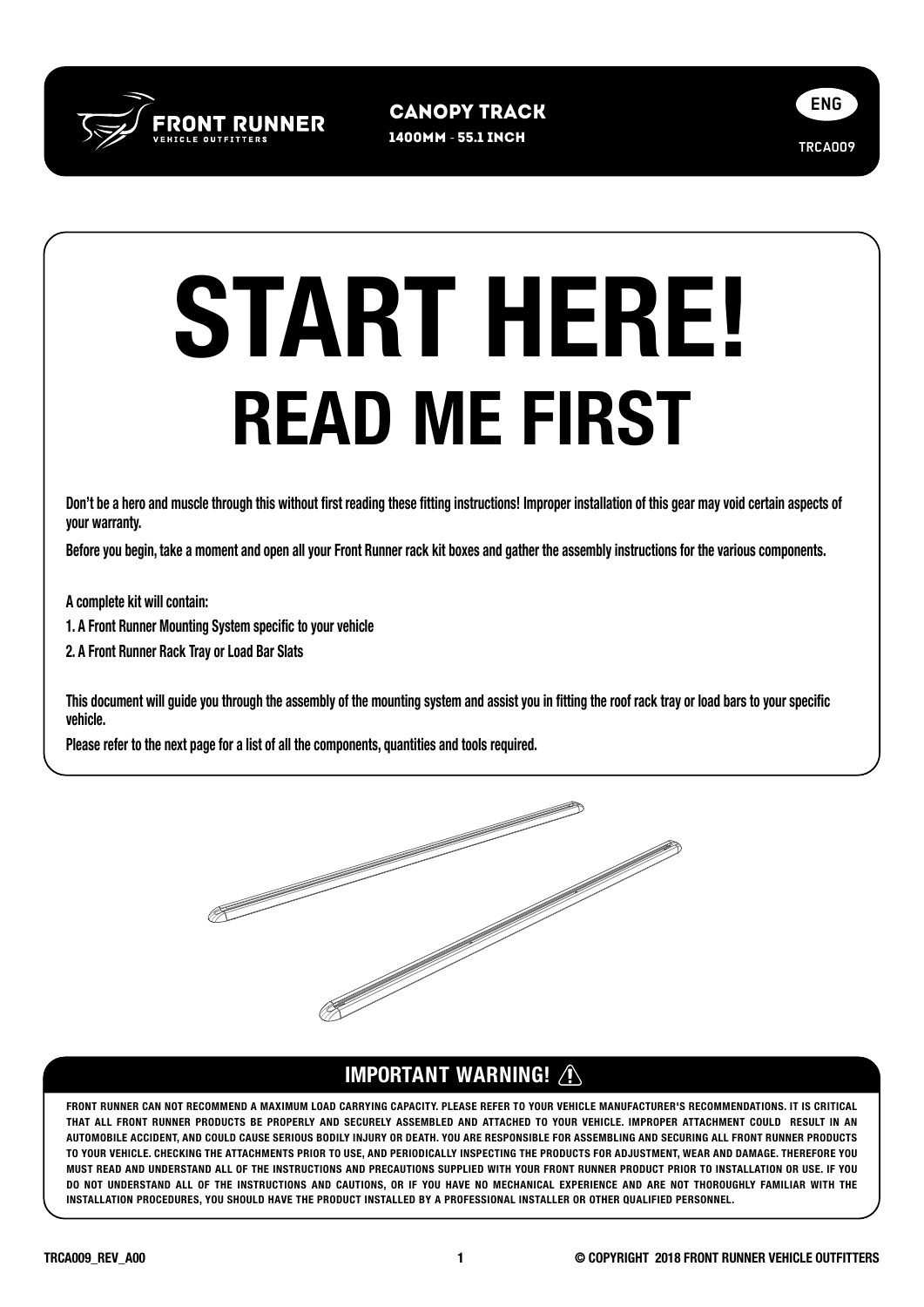## 1 GET ORGANIZED

| <b>IN THE BOX</b> |                 |                                            |
|-------------------|-----------------|--------------------------------------------|
|                   | 10 <sub>X</sub> | <b>M6 x 30 Button Head Bolt</b>            |
| 2                 | 10 X            | <b>M6 x 20 Button Head Bolt</b>            |
| 3                 | 4 X             | <b>Track End Cap</b>                       |
| 4                 | 2 X             | 1332mm Canopy Track                        |
| 5                 | 2X              | 1332mm Protective Trim                     |
| 6                 | 10 X            | M6x30x1 Flat Washer                        |
| 7                 | 10 X            | <b>M6 Nyloc Nut</b>                        |
| 8                 | 10 X            | <b>M6 Nut Cap</b>                          |
| 9                 | 10 X            | <b>M6 Clinch Nut (Alternative Fitment)</b> |
|                   |                 |                                            |
|                   |                 |                                            |
|                   |                 |                                            |